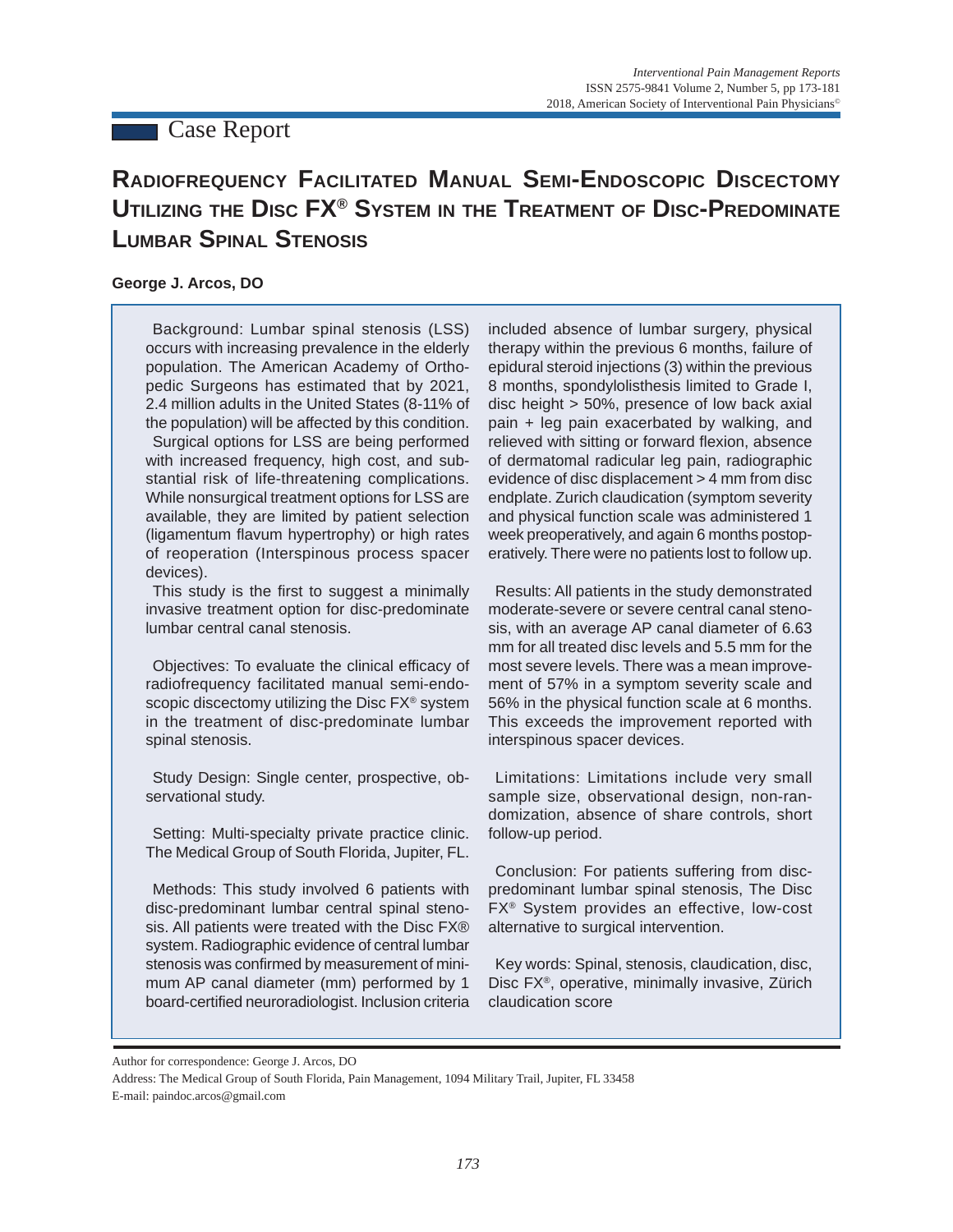The syndrome of intermittent claudication resulting from lumbar spinal stenosis was described by Henk Verbiest, MD (1909 to 1979) in 1949 (1). Dr. Verbiest first trained as a neurologist before his appointment as Professor of Neurosurgery at Utrecht University Hospital. His work was not readily accepted, taking 5 years to appear in the *Journal of Bone and Joint Surgery*. The syndrome was also described by Van Gelderen in 1948-50 (2).

 It is estimated that 2.4 million adults in the United States, 8–11% of the U.S. population, will be affected by lumbar spinal stenosis by the year 2021. The current overall prevalence of lumbar spinal stenosis is 27.2% in the U.S. population (3).

Three distinct anatomic sites in the spine can be affected by spinal stenosis. The central canal encircling the spinal cord, can be narrowed in the anteriorposterior dimension. This results in compression of neural elements and diminished blood supply to the spinal cord and cauda equina. Lumbar spinal stenosis can affect the neural foramen and lateral recess. While lumbar spinal stenosis is the most common indication for lumbar spine surgery in the United States, there remains no standardized paradigm for the non-operative treatment of this condition (4).

Narrowing of the spinal canal has been attributed to short pedicles, tumors, osteoporosis, spondylolisthesis, epidural lipomatosis, fractures, infection and systemic bone diseases (3-7).

Lumbar spinal stenosis occurs with increasing prevalence in the elderly population, a demographic associated with significant comorbidities. Often, there is an associated impairment in self-care and quality of life (4-7).

Patients with neurogenic claudication associated with lumbar spinal stenosis demonstrate marked sedentary behavior. According to prevailing physical activity guidelines "there is an urgent need for interventions aimed at reducing sedentary behavior and increasing the overall level of physical activity in lumbar spinal stenosis, not only to improve function but also to prevent diseases of inactivity" (8).

The foundational elements of the lumbar spinal

stenosis have historically focused upon the thickening of the ligamentum flavum, degenerative facet arthropathy (hypertrophic posterior elements) and herniation of the intervertebral discs.

While ligamentum flavum hypertrophy can be treated with percutaneous image–guided lumbar decompression (PILD) (9), facet encroachment requires open operative techniques. Open lumbar decompression surgery has been associated with a 12-29% postoperative complication rate (6). In addition, up to 33% of patients who undergo open surgical decompression for lumbar spinal stenosis are not satisfied with their postoperative clinical outcomes (10).

In response to these concerns, less invasive treatment strategies are being investigated to manage patients with lumbar spinal stenosis (4). Displacement of the intervertebral disc can narrow the central canal, lateral recess, or neuro foramina individually, or in combination. There remains a paucity of literature describing minimally invasive, non-operative treatments for disc-related lumbar central canal stenosis. Wu et al (11) describe a transforaminal endoscopic discectomy technique in a patient with lumbar fusion (no spinal stenosis). The described procedure is technically challenging and requires expensive capital equipment expenditures.

In this observational study, I describe 6 patients with lumbar central spinal stenosis secondary to contained intervertebral disc displacement treated with a minimally invasive, low-cost, disposable device (Disc FX® Elliquence Medical, 2455 Grand Ave., Baldwin, NY 11510). All patients demonstrated primary clinical symptoms of neurogenic claudication, including increasing low back/leg pain while walking, and relief of symptoms with sitting and/or forward flexion.

# **METHODS**

A total of 6 patients (5 male, 1 female), age range 52–85 years (median 66 years) were enrolled for this study. Inclusion criteria included: absence of prior lumbar surgery, physical therapy completed within the previous 6 months, failure of epidural steroid injections (3) within the past 8 months, spondylolisthesis limited to grade I (neutral on flexion–extension imaging), disc height > 50%, diagnosis of central lumbar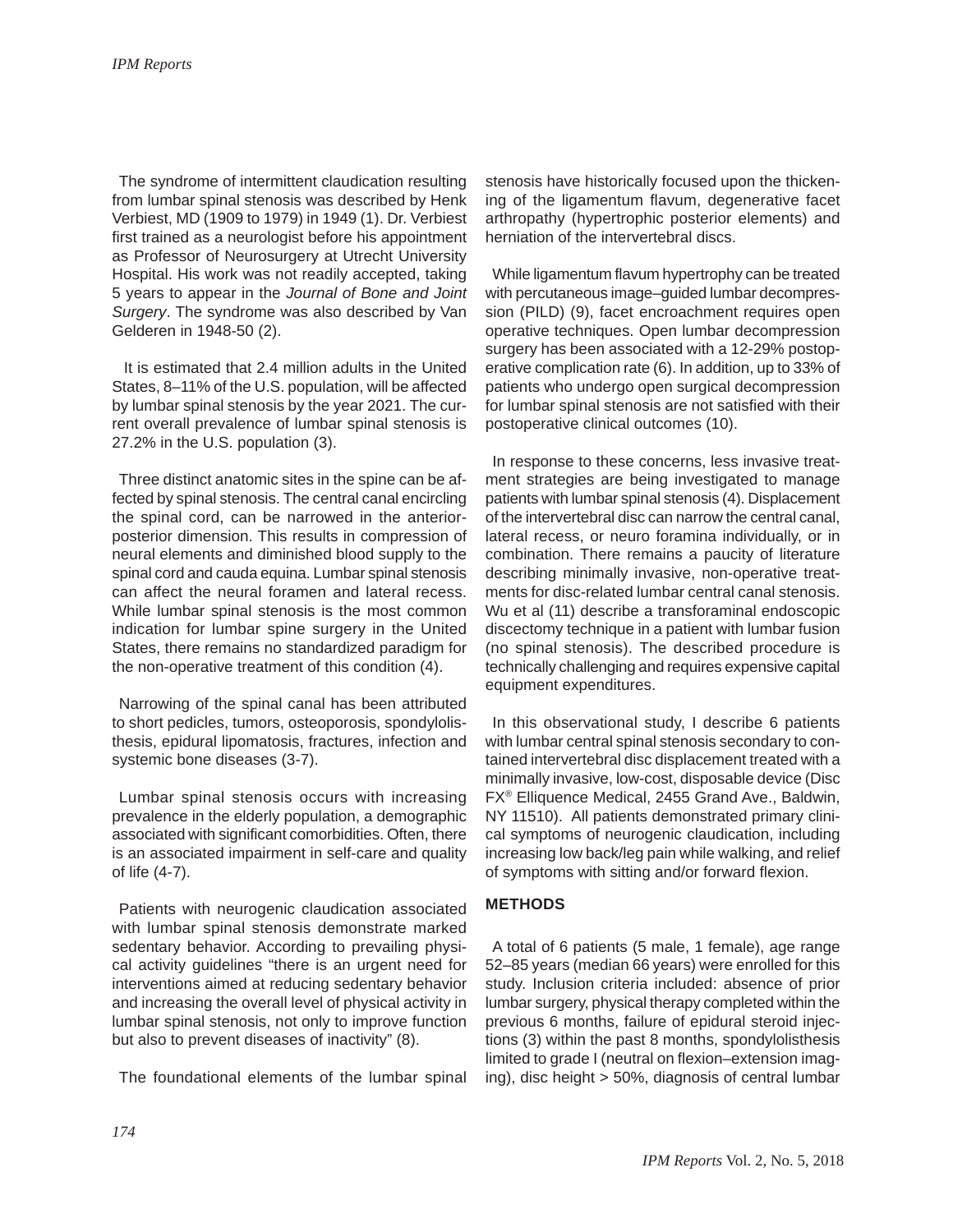spinal stenosis by MRI, presence of low back axial pain + leg pain exacerbated by walking, and relieved with sitting or forward flexion.

Patients with primary lumbar radicular pain including dermatomal/myotomal weakness or those with positive dural root signs were excluded. Magnetic resonance imaging (MRI) was performed at 1 institution and interpreted by a neuroradiologist, as well as the author. Imaging utilized a 3T Excite System; STIR Sagittal T1 – flair sequences; T2 weighted fast recovery spin echo sequence (sagittal); axial T2-weighted fast recovery fast spin echo sequence, and axial T1-weighted fast spin echo sequence. ligamentum flavum thickness (L/R) in millimeters, minimum A–P canal diameters (mm), and disc displacement (contained) from the endplate (mm) were measured and recorded at each lumbar level in every patient (Table I).

The Zürich claudication questionnaire was administered 1 week preoperatively and again 6 months postoperatively (symptom severity scale and physical function scale) (Table 2). Based upon the MRI findings, 1 patient received single level endoscopic-assisted manual disc decompression (Disc FX®), 3 patients received 2-level treatment, and 1 patient received a 3-level decompression discectomy.

All operative procedures were performed by the same surgeon (author), at 1 institution. Operative levels were determined by minimum AP canal diameters, degree of disc displacement, including laterality, and physical examination.

Perioperative laboratory evaluation included PT, PTT, INR, CBC with differential, urinalysis and MRSA screen-

ing. All patients were provided with Hibiclens® (4% chlorhexidine gluconate) solution and instructed to bathe with this product the evening prior and morning of surgical procedure. Postoperatively, all patients were placed in a pre-fitted brace (Aspen Quickdraw®) for 2 weeks. Activity guidelines were provided in written form for weeks 1-6 postoperatively.

# **PROCEDURE**

Each patient received 2 grams of intravenous Cephazolin 30 minutes prior to surgery. Patients were placed in a prone position on the operating table, with 2-3 pillows placed to flatten the

| Gender/Age     | <b>Disc Level</b>                                      | <b>AP Canal</b><br><b>Diameter</b>  | <b>Procedure</b><br>Date/Level        |
|----------------|--------------------------------------------------------|-------------------------------------|---------------------------------------|
| Male/85        | L4-5; 5 mm Right foraminal<br>protrusion               | $I$ 4-5: 7 mm                       | $L4-5(R)$<br>01/25/2017               |
| Male/67        | L4-5: 5 mm Left protrusion                             | $I.4-5:6$ mm                        | $L4-5$ (L)<br>03/22/2017              |
| Male/66        | L3-4: 5 mm left protrusion                             | $1.3-4:2$ mm                        | $L2-3$ (L)<br>03/22/2017              |
|                | L4-5: Concentric bulge w/<br>protrusion                | $I$ 4-5: 4 mm                       | $L3-4(L)$<br>03/22/2017               |
|                | L <sub>2</sub> -3: Central disc protrusion             | $L2-3:6$ mm                         | $L4-5$ (L)<br>03/22/2017              |
| Male/53        | L3-4: Central protrusion                               | $1.3-4:5$ mm                        | $L3-4(L)$<br>05/17/2017               |
|                | L4-5: $5 \text{ mm}$ left protrusion                   | $IA-5:7.9$<br>mm                    | $L4-5$ (L)<br>05/17/2017              |
| Male/52        | L3-4: Left protrusion<br>L4-5: Central left protrusion | $L3-4:11$ mm<br>$I$ 4-5: 10 mm      | $L3-4(L)$<br>$L4-5$ (L)               |
| Female/74      | L3-4: Central protrusion<br>L4-5: 7 mm left protrusion | $L3-4:10$ mm<br>$L4-5:3 \text{ mm}$ | $L3-4(L)$<br>$L4-5$ (L)<br>06/13/2017 |
| Average Age 66 |                                                        |                                     |                                       |

Table 1. Study population demographics and analytics.

Table 2. Symptom and functional improvement.

| 2 <sub>Q</sub> | <b>SSS</b><br>Pre | <b>SSS</b><br>Post | Percentage<br>Improvement | <b>PFS</b><br>Pre | <b>PFS</b><br>Post | Percentage |
|----------------|-------------------|--------------------|---------------------------|-------------------|--------------------|------------|
| Patient 1      | 26                | 8                  | 69%                       | 17                | 6                  | 64%        |
| Patient 2      | 20                | 10                 | 50%                       | 15                |                    | 53%        |
| Patient 3      | 24                | 11                 | 54%                       | 15                | 8                  | 46%        |
| Patient 4      | 20                | 9                  | 55%                       | 15                |                    | 53%        |
| Patient 5      | 24                | 14                 | 42%                       | 17                | $\mathbf{8}$       | 53%        |
| Patent 6       | 27                | 8                  | 70%                       | 14                | 5                  | 64%        |

MEAN: SSS: 57%, PFS: 56%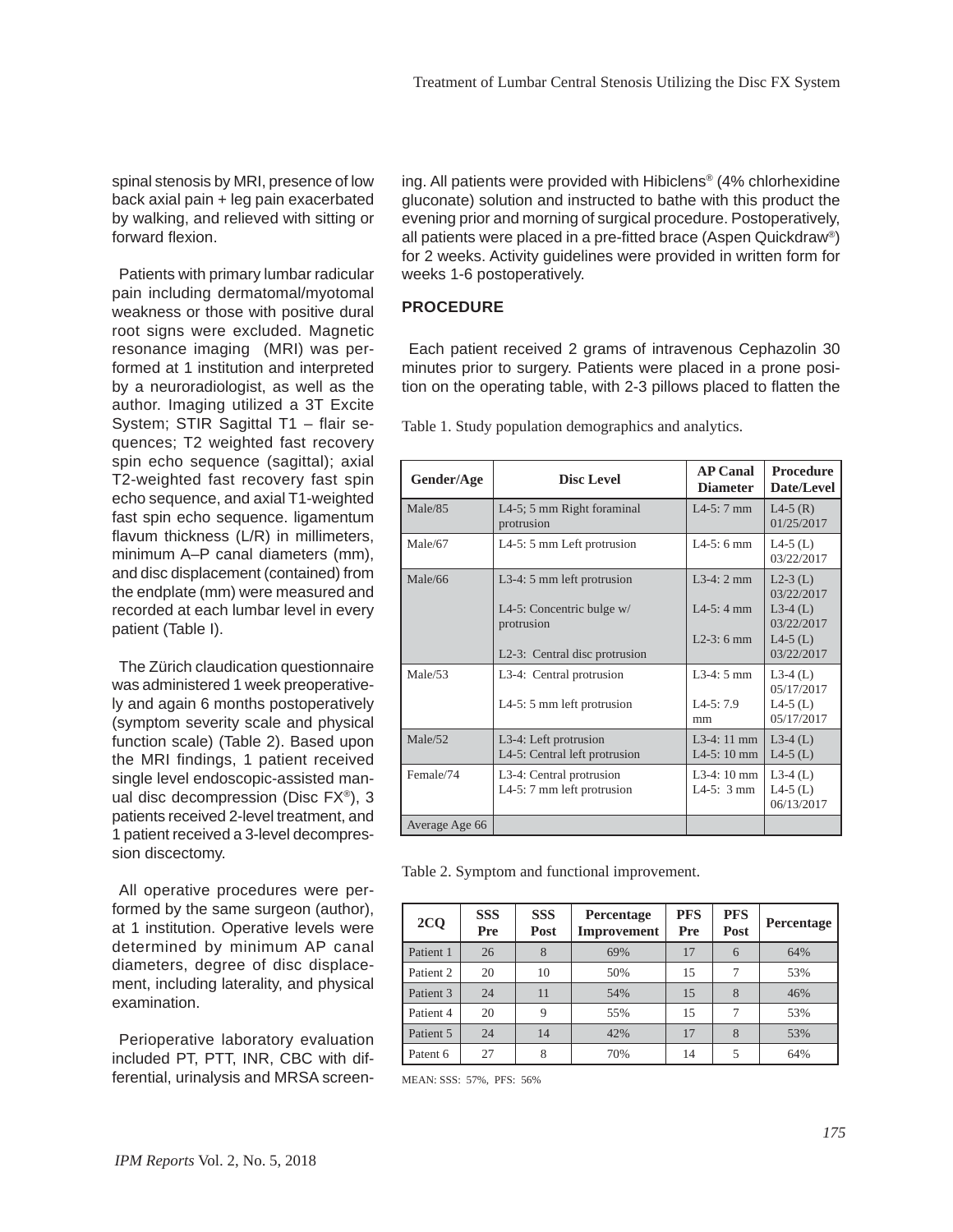lumbar lordosis. All procedures were performed under conscious sedation with midazolam and fentanyl intravenously. Wide sterile prep was perform covering the lower thoracic and lumbar regions using chlorhexidine-alcohol (Chloraprep®). At each targeted disc level, the sterile–draped fluoroscopic beam was rotated to a 45° ipsilateral oblique view. A point was marked on the skin approximately 1.5 cm lateral to the superior articular process, corresponding to a point 10–12 cm lateral to the spinous process. Infiltration was performed with a 1:1 mixture of 1% lidocaine and 0.25% bupivacaine with 1: 200,000{au unit} epinephrine using a 5-inch 22-gauge spinal needle to contact the superior articular process.

Skin perforation was performed at the previously marked site using an 18-gauge needle. Then a 16-gauge spine needle (DFX.NG) was advanced under fluoroscopic guidance to the annular border, using anterior–posterior, oblique, and lateral fluoroscopic views. A ventral-medial trajectory into the triangular safe working zone was used. This corresponds to the transforaminal zone lateral to the traversing nerve root and medial to the exiting nerve root. A significantly shallower approach is employed compared to the standard discogram approach in order to target the dorsal part of the disc space, and dorsal annulus. The needle was advanced to the mid–nuclear disc position. Intranuclear injection was performed with 2.0 mL of the following solution: 1:1:1 mixture and sterile normal saline, Omnipaque 240 mg/mL, and IC–Green® (12). Intraoperative discography may be performed, if desired. Visualization of the intranuclear disc pattern revealed contained disc structure without Grade 5 tears. A sterile guidewire was advanced through the spinal needle, into the mid-nuclear position, and then the spine needle was removed.

Then, the Disc FX cannula system was advanced over the guidewire. This system is comprised of a 3.3 mm beveled cannula secured over a soft tissue dilator. The entire system was advanced through the subcutaneous tissue and muscle fascia into the foraminal target zone, to the dorsal surface of the annulus fibrosis. Using a twisting motion, the cannula was advanced into the dorsal disc space. After confirmation of cannula position on the AP lateral fluoroscopic views, the guidewire and soft tissue dilator were removed. The endoscope was placed

through the 3.0 mm portal with excellent intradiscal visualization. Intradiscal decompression (dorsal nucleotomy) was performed using a 2.5 mm surgical micro forceps (DFX G). Dorsal disc material was excised manually in multiple planes, to a volume of 2-3 grams. The 2.5 mm endoscope was again utilized to verify intradiscal cannula position as well as intradiscal decompression. Disc material wass stained green so as to be easily differentiated from annular or scar tissue.

The Trigger-Flex® Bipolar System coupled with the SurgiMax® High Frequency Energy Source was then employed to facilitate further disc decompression. With the generator set to the Bipolar Turbo Mode, 6 separate 1- second sweeps were performed across the dorsal disc space in variable quadrants. This was performed under PA and lateral fluoroscopic views. Intermittent saline irrigation was utilized after manual disc extraction to remove any remaining disc material. After endoscopic confirmation of successful removal of disc herniation, the working cannula was withdrawn to the annular border (dorsal annular fibers visualized with endoscope). The Trigger-Flex® probe was then configured in the Bipolar-Hemo Mode to perform dorsal annular modulation. Six, 1-second sweeps were performed across the dorsal annulus to contract annular fibers. The angulation of the Trigger-Flex® Probe allows coagulation of dorsal annular tears, if present.

At the conclusion of the procedure, the working cannula was withdrawn to visualize the annulotomy entry region and he Bipolar-Hemo is utilized to create a thermal annuloplasty of the 2.7 mm annulotomy site. The identical procedure was performed at subsequent disc levels as necessary.

#### **Disc Procedures**

The Disc FX system is a new, multi-dimensional procedure for minimally invasive disc surgery. The disposable system is cost-effective, and reusable at multiple levels. Percutaneous disc decompression (PDD) encompasses several minimally invasive disc procedures, including chymopapain chemonucleolysis, laser vaporization, and manual or automatic tissue resection with or without endoscopic assistance (13-15).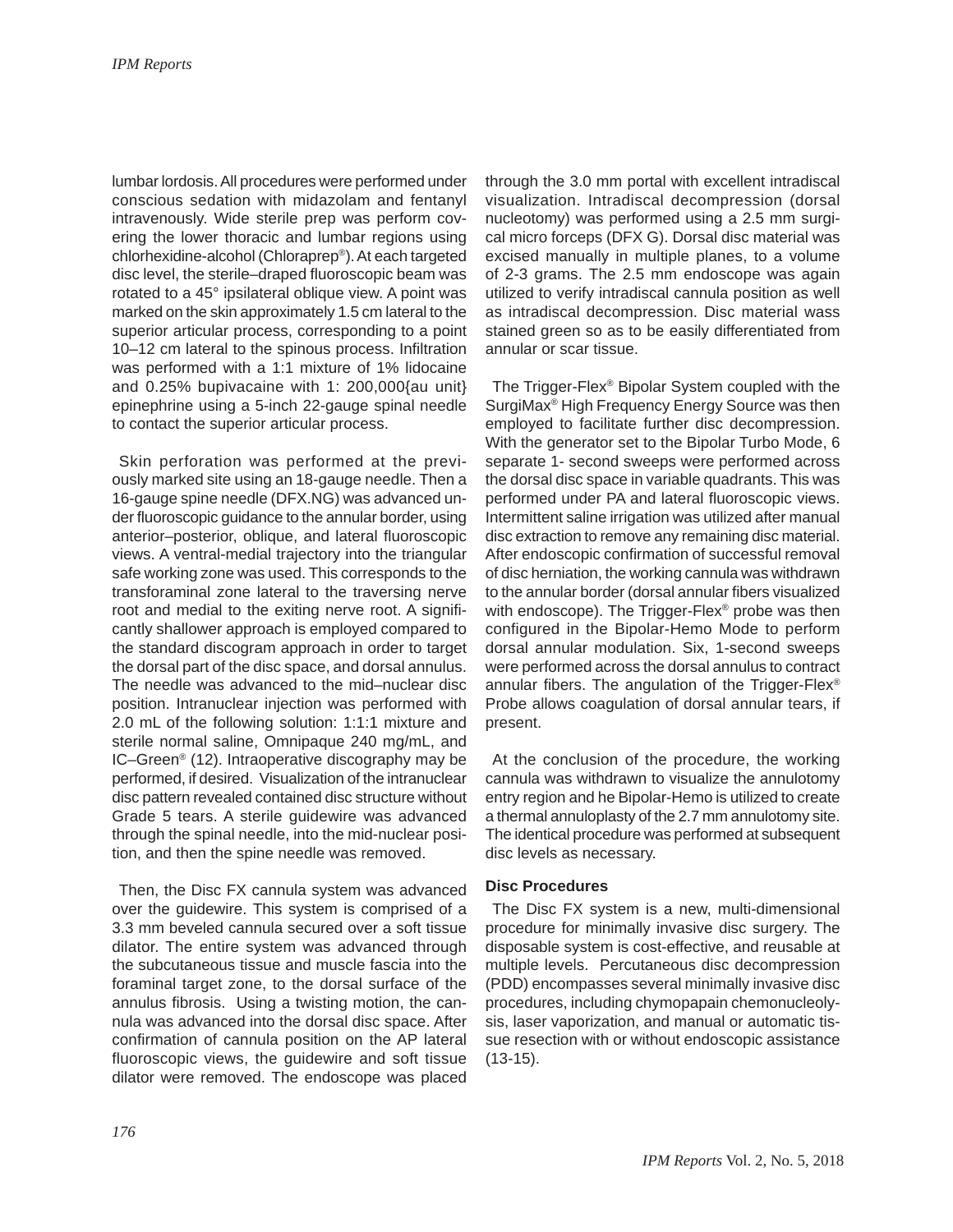Disk Nucleoplasty™, a type of PDD using coblation technology, was approved by the U.S. Food and Drug Administration in July 2000. A systematic review (15) described level 1-C strong recommendations supporting the therapeutic efficacy of this procedure. Radiofrequency energy delivered by a bipolar device intradiscally has been shown to excite electrolytes in the disc nucleus, with excitation – fracture of molecular bonds, resulting in soft tissue dissolution of the disc nucleus (15,16). In contained disc structures, there is a disproportionate reduction in intradiscal pressure with small reductions of nucleus pulposus volume. Removal of 1 millimeter of disc tissue corresponds to a 10–20% reduction of discal volume (15,17).

Systematic reviews and meta-analysis of disc nucleoplasty have demonstrated long-term pain reduction (24 months) as well as functional improvements (18).

There are significant differences between the energy source used in Nucleoplasty<sup>™</sup> (Arthrocare) and that used in the Disc FX (Elliquence) procedure. The low-frequency (100k Hz) nucleoplasty energy may require saline administration in order to provide a reduced temperature environment intradiscally. The Disc FX system employs a patented high frequency (1.7 MHz), low temperature radio wave energy (Table 3). The dual-mode system allows for high frequency disc ablation, annular modulation, volume reduction (tissue shrinkage), and coagulation (annular tears/ annuloplasty). The Bipolar-Turbo Mode consists of a 1.7 MHz sinusoidal waveform, while the Bipolar-Hemo Mode is characterized by a 1.7 MHz sinusoidal partially rectified waveform with a 50% duty cycle.

#### **Surgical Options for Lumber Spinal Stenosis**

From 2001–2010 an estimated 3.6 million spinal fusions were performed in the United States with total charges exceeding \$287 billion. There are approximately 650,000 to 750,000 spinal surgical procedures performed annually in the United States at a cost exceeding \$20 billion, the majority for treatment of lumbar spinal stenosis (19-22). Concerning the surgical treatment of lumbar spinal stenosis, the rate of one-two level lumbar fusion surgery increased significantly between 2004 and 2009 (19).

A retrospective analysis of Medicare claims from

2002 to 2007 found a 15-fold increase in the rate of complex fusion surgery (more than two-disc levels or combined anterior and posterior approach). The study population was associated with an increased risk of life-threatening complications (5.6%), increased 30– day mortality, and increased hospital charges (20).

The (SPORT) Spine Patient Outcomes Research Trial was the first to track healthcare expenditures along with outcomes (21-24). Given the continued escalation of healthcare expenditures in the U.S., the economic value of surgical interventions must be closely examined. XTosteson calculated the cost of lumbar laminectomy at \$77,000 per QALY gained, while spinal fusion surgery was estimated to be \$115,000 per QALY gained (21-24). The direct costs of lumbar fusion surgery may approach \$169,000 per case. At this time, no trials have compared surgery with no treatment, placebo, or sham surgery.

Machado and colleagues (25) performed a Cochrane review of 24 randomized controlled trials, representing 2,352 patients with lumbar spinal stenosis (25). The authors conclude that there is a paucity of evidence regarding the efficacy of surgery for lumbar spinal stenosis. A similar Cochrane review compared surgical versus non-operative treatments for lumbar spinal stenosis (26,27). The authors reported a 10 to 24% rate of side effects in surgical cases compared to no side effects reported for any conservative treatment. Conservative modalities included minimally invasive therapies. Ma and colleagues (28) reported higher complication rates in surgical versus conservative treatment for lumbar spinal stenosis (randomized controlled trials) at 2 years post-treatment .

Table 3. Energy profile Nucleoplasty\* vs. Disc FX system.

| <b>Output Power</b>             | <b>COBLATOR II</b>   | <b>SurgiMax</b><br><b>PLUS</b>           |
|---------------------------------|----------------------|------------------------------------------|
| Fundamental frequency           | $100$ kHz            | $1.7$ MHz                                |
| Max output power                | 400 W @ 250<br>Ohms  | 120W @ 200<br>Ohms                       |
| <b>Bipolar Cut Mode</b>         | 100 kHz              | $1.7$ MHz                                |
| <b>Bipolar Coagulation Mode</b> | 9                    | $1.7$ MHz<br>(Half Wave<br>Rectification |
| Operation temperature           | $10^*$ C to $40^*$ C | $10^* C$ to $40^* C$                     |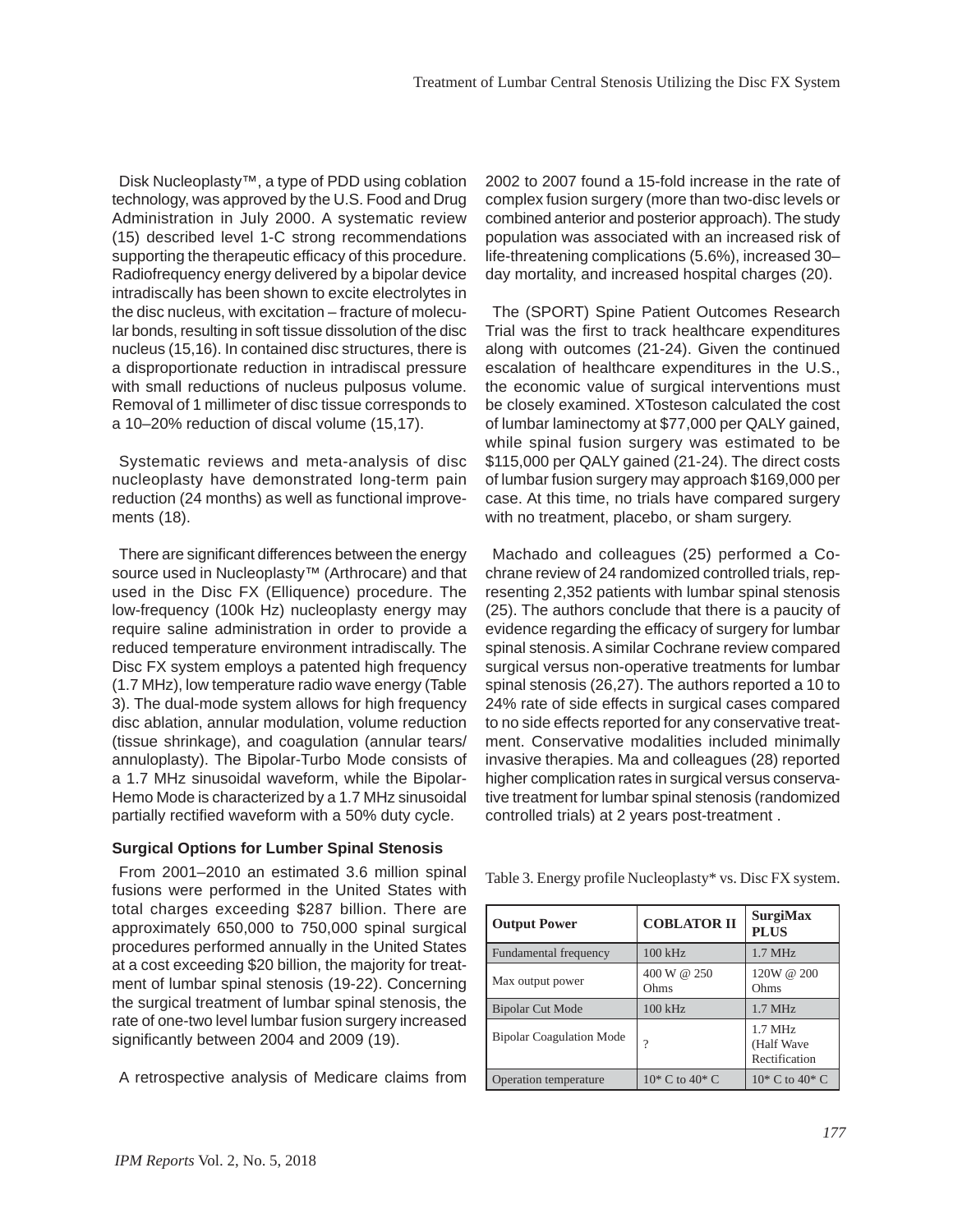The nature of data collection, inconsistencies with the clinical definition of lumbar spinal stenosis, and a lack of standardized treatment guidelines have impaired conclusive evidence of the benefits of surgical versus non-surgical treatment of lumbar spinal stenosis. The only study to compare lumbar decompression alone and spinal fusion for the treatment of lumbar spinal stenosis demonstrated limited evidence that additional fusion surgery results in better outcomes, an associated increase in risk and cost with lumbar fusion in the treatment of lumbar spinal stenosis (29).

Current research does, however, demonstrate a positive role and favorable results for minimally invasive modalities in the treatment of lumbar spinal stenosis (30).

# **Nonsurgical Treatment Options for Lumber Spinal Stenosis**

Several studies have compared interspinous process spacer devices to lumbar spinal decompression alone, or with fusion (25-27). The results suggest a longer operative time and higher risk of re-operation with the spacer devices. A recent long-term study (7 years) of interspinous process devices revealed a reoperation rate of 66.6%, as well as poor or average results in 80% of study patients (31).

Other novel non-operative treatments have been recommended in the treatment of lumbar spinal stenosis. Calcitonin (50 IU) added to laminar epidural steroid injection led to increased walking distance and diminished pain intensity at 1-year follow-up (32). However, the lowest minimum AP canal diameter in this study was 10.8 mm. Therefore, this study did not examine the efficacy of epidural calcitonin in moderate or severe spinal canal stenosis.

Minimally invasive lumbar decompression (MILD/ PILD) continues to show beneficial results in pain and function (9,30). Most studies to date have compared MILD to epidural steroid injections (9,33-36). Other studies show mixed results, with epidural steroid injection providing better Zurich claudication (ZCQ) results, and MILD providing greater improvement in visual analog scale (VAS) (26,27). Although the ligamentum flavum becomes thicker with age, there remains little data on the prevalence of ligamentum flavum hypertrophy (LVH) in the general popula-

tion (37). Finally, there are errors associated with measuring the ligamentum flavum thickness by MRI. Variations in cutting angle, individual anatomic variations, and T1 weighted MR axial slice thickness can all influence ligamentum flavum measurements (38).

# **DISCUSSION**

Patients with symptomatic lumbar spinal stenosis and neurologic claudication are extremely sedentary and are not meeting the 2008 United States Physical Activity Guidelines (8,39,40).

In the case of lumbar stenosis, the decision to pursue surgical versus non-surgical treatment must be carefully considered. It remains incontestable that patients who demonstrate progressive myelopathy, neurologic deficits, or spinal instability require a surgical approach.

As previously discussed, open lumbar laminectomy (decompression) has been correlated with a 12-29% postoperative complication rate, substantial direct and indirect cost, and a paucity of evidence regarding efficiency (4,21,26,27).

Recent research reviews demonstrate a positive role for conservative therapies as well as favorable results for minimally invasive approaches (26,27,30).

In this observational report, 6 patients with discpredominant central lumbar spinal stenosis were treated with an endoscopially--assisted, minimally invasive percutaneous manual disc decompression utilizing a low-cost, disposable system (Disc FX). All patients in this study demonstrated moderate to severe or severe central canal stenosis, with mean anterior–posterior canal diameter of 6.63 mm for all treated disc levels1-month post-treatment with significant increase in the AP canal diameter (same MRI instrument and neuro radiologist). The Zurich Claudication Questionnaire (ZCQ) is a diseasespecific self-report outcome instrument commonly used in trials to measure treatment outcomes in patients with lumbar spinal stenosis (41). It has been reported that, using the disc FX system, modulation of the dorsal annulus and cauterization of inflamed structures, combine to shrink the annulus by 30% and expand the epidural space by up to 9%. Ablation of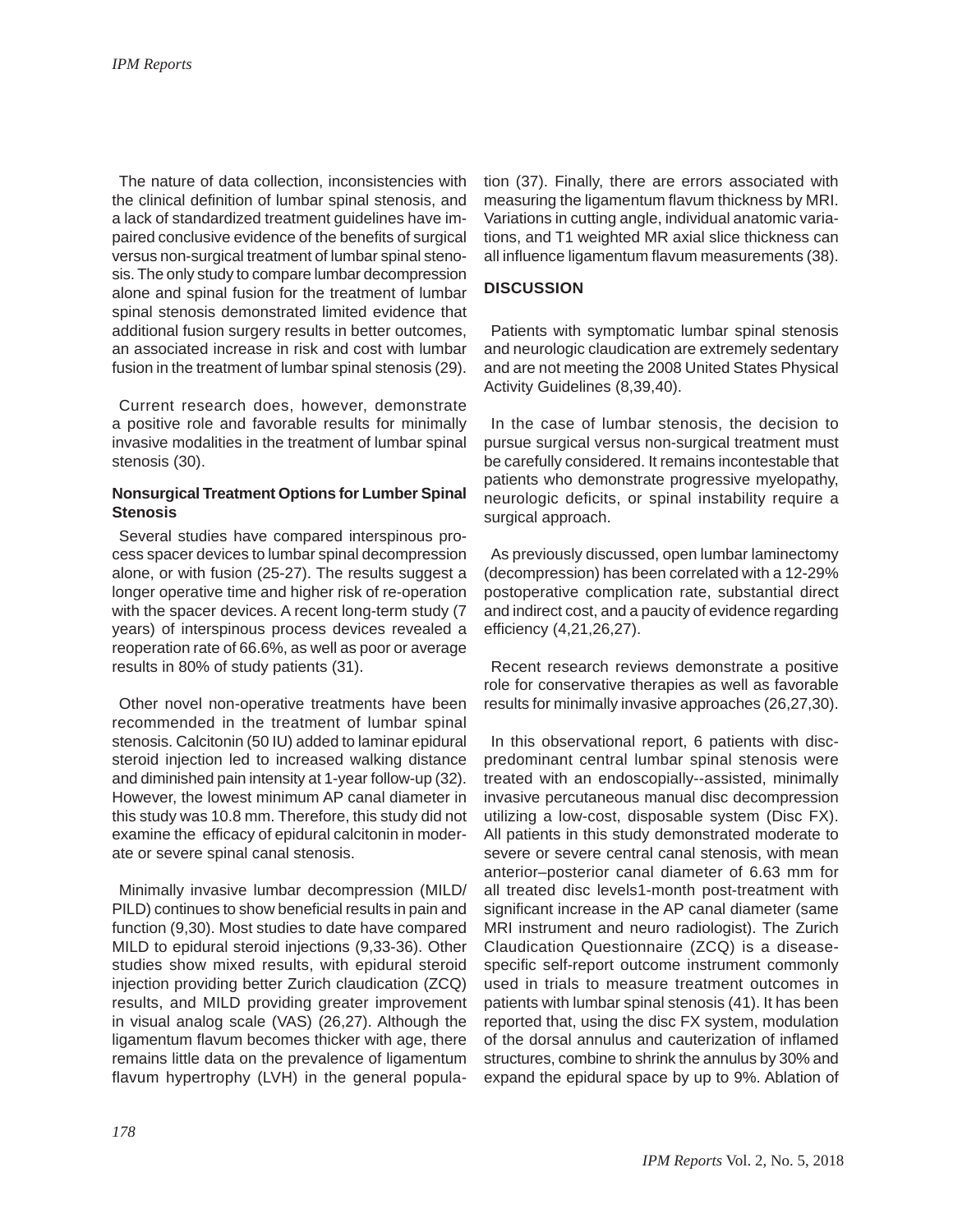annular nerve fibers (C-fibers), may contribute to a reduction of pain (44).

Using the standard criteria for an improvement of 0.5 points or greater to define clinical success, 100% (6/6) patients in this study achieved symptom severity and physical function success.

Table 2 demonstrates a mean improvement of symptoms severity of 57% (42–70%) and physical function of 56% (46–64%). This improvement exceeds that previously reported with minimally invasive interspinous process spacer devices (43). Disc-related lumbar central stenosis is commonly encountered in clinical practice. The Disc FX disposable system, compared to alternatives for lumbar spinal stenosis, is an effective, low complication, low-cost, minimally invasive option. Previous studies have established Disc FX system as a valuable modality in the treatment of lumbar disc pathology (29,43,44). The high frequency, low temperature patented radiowave energy source has demonstrated clinical success in orthopedic, intradiscal, and neurosurgical (separation of conjoined

twins) environments. The Trigger-Flex Bipolar System is utilized globally in minimally invasive spine and orthopedic procedures. The surgical micro forceps allow for physician-directed, multi-spatial, manual nucleotomy and decompression, while the Trigger-Flex System provides for nuclear tissue ablation, tissue shrinkage, and annular modulation.

Limitations of the study include a very small sample size, non-randomization, absence of sham controls, and a short follow-up period. High-quality research is necessary to compare surgical versus minimally invasive options for these patients affected with lumbar spinal stenosis.

This is the first case series to report significant improvement in claudication scores (ZCG) in patients with disc-predominant lumbar central spinal stenosis using a Disc FX system. Larger study populations randomized to include other minimally invasive modalities, as well as lumbar laminectomy with and without fusion is recommended.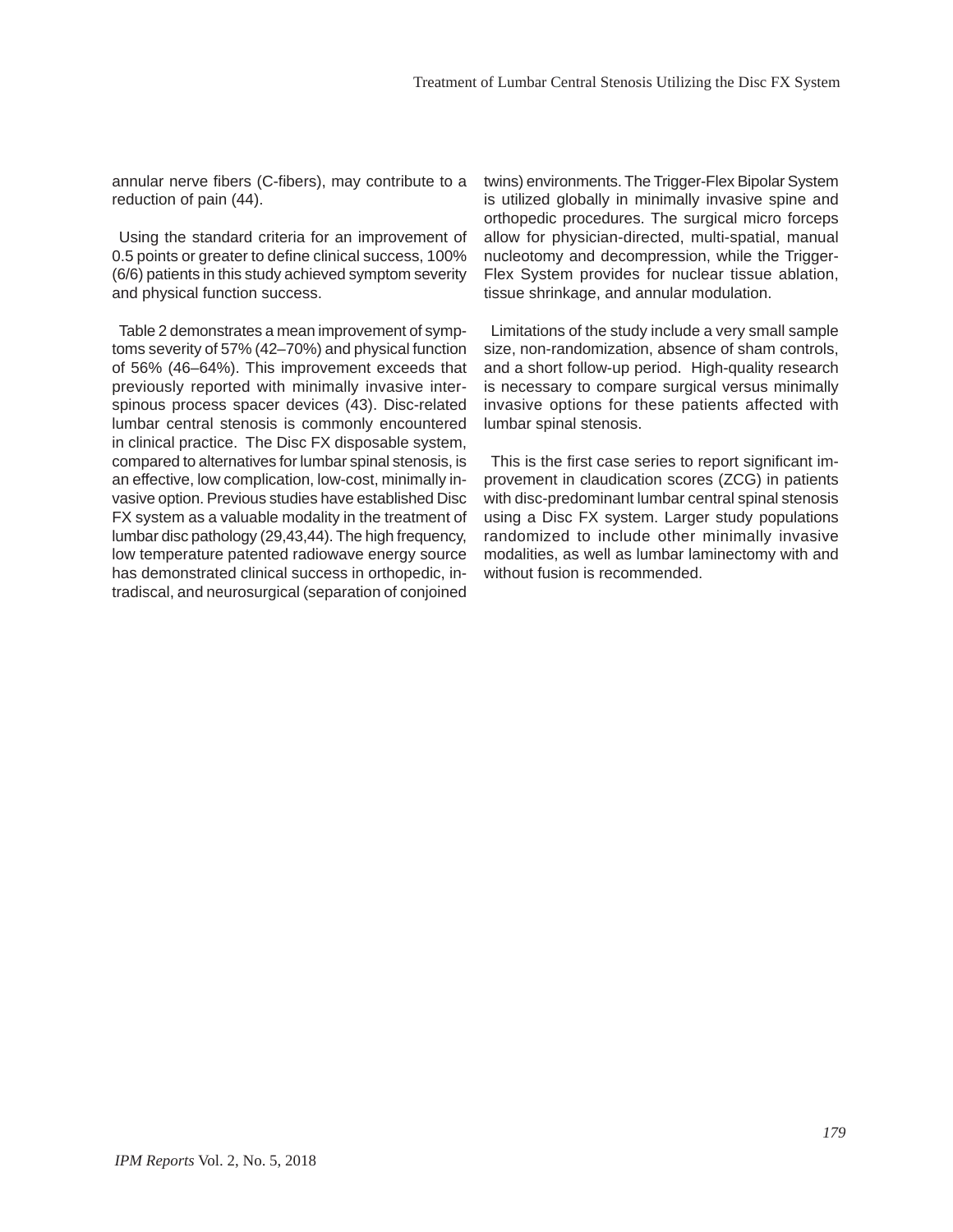#### **REFERENCES**

- 1. Evans JG. Neurogenic intermittent claudication. *Br Med J* 1964; 2:985-987.
- 2. Verbiest H. Primary stenosis of the lumbar spinal canal in adults, a new syndrome. *Ned Tijdschr Geneeskd* 1950; 94:2415-2433.
- 3. Kalichman L, Cole R, Kim DH, Li L, Suri P, Guermazi A, Hunter DJ. Spinal stenosis prevalence and association with symptoms: The Framingham study*. Spine J* 2009; 9:545-550.
- 4. Parker SL, Anderson LH, Nelson T, Patel VV. Cost-effectiveness of three treatment strategies for lumbar spinal stenosis: Conservative care, laminectomy, and the superion interspinous spacer*. Int J Spine Surg* 2015; 9:28
- 5. Benz RJ, Ibrahim ZG, Afshar P, Garfin SR. Predicting complications in elderly patients undergoing lumbar decompression. *Clin Orthop* 2001; 384:116-121.
- 6. Reindl R, Steffen T, Cohen L, Aebi M. Elective lumbar spinal decompression in the elderly: Is it a high-risk operation? *Can J Surg* 2003; 46:43-46.
- 7. Skidmore G, Ackerman SJ, Bergin C, Ross D, Butler J, Suthar M, Rittenberg J. Cost-effectiveness of the X-STOP® interspinous spacer for lumbar spinal stenosis. *Spine* 2011; 36:E345- E356.
- 8. Nordon J, Smuck M, Sinha A, Hu R, Tomkins-Lane, C. Objective measurement of free-living physical activity (performance) in lumbar spinal stenosis: Are physical activity guidelines being met? *Spine J* 2017; 17:26-33.
- Benyamin RM, Staats PS, MiDAS Encore I. MILD® is an effective treatment for lumbar spinal stenosis with neurogenic claudication: MiDAS ENCORE randomized control trial*. Pain Physician* 2016; 19:229-242
- 10. Parker SL, Anderson LH, Nelson T, Patel VV. Cost-effectiveness of three treatment strategies for lumbar spinal stenosis: Conservative care, laminectomy, and the superion interspinous spacer*. Int J Spine Surg* 2015; 9:28.
- 11. Wu JJ, Chen HZ, Zheng C. Transforaminal percutaneous endoscopic discectomy and foraminoplasty after lumbar spinal fusion surgery. *Pain Physician* 2017; 20:E647-E651.
- 12. IC-Green®: Indocyanine green for injection lyophilized green powder containing 25 mg of triarbocyaninedye. Pub Chem ID 5282412. Formula C43H47N2Nao6S2. McKesson 32738532 Cardinal: 2311801.
- 13. Singh V, Manchikanti L, Benyamin RM, Helm S, Hirsch JA. Percutaneous lumbar laser disc decompression: A systematic review of current evidence. *Pain Physician* 2009; 12:573-588.
- 14. Hirsch JA, Singh V, Falco FJ, Benyamin RM, Manchikanti L. Automated percutaneous lumbar discectomy for the contained herniated lumbar disc: A systematic assessment of evidence. *Pain Physician* 2009; 12:601-620.
- 15. Gerges FJ, Lipsitz SR, Nedeljkovic SS. A systematic review on the effectiveness of the nucleoplasty™ procedure for discogenic pain. *Pain Physician* 2010; 13:117-132.
- 16. Manchikanti L, Derby R, Benyamin RM, Helms, Hirsch, JA. A systematic review of mechanical lumbar disc decompression with nucleoplasty. *Pain Physician* 2009; 12:561-572.
- 17. Chev YC, Lee SH, Saenz Y, Lehman NL. Histologic findings of disc, end plate and neural elements after coblation of nucleus pulposus: An experimental nucleoplasty study. *Spine J* 2003; 3:466-470.
- 18. Eichen PM, Achilles N, Konig V, Mosges R, Hellmich M, Himpe B, Kirchner R. Nucleoplasty, a minimally invasive procedure for disc decompression: A systematic review and meta-analysis of

published clinical studies. *Pain Physician* 2014; 17:E149-E173.

- 19. Bae HW, Rajaee SS, Kanim LE. Nationwide trends in the surgical management of lumbar spinal stenosis. *Spine* 2013; 38:916- 26.
- 20. Deyo RA, Mirza SK, Martin BI, Kreuter W, Goodman DC, Jarvik JG. Trends, major medical complications, and charges associated with surgery for lumbar spinal stenosis in older adults. *JAMA* 2010; 303:1259-1265.
- 21. Tosteson AN, Lurie JD, Tosteson TD, Skinner JS, Herkowitz H, Albert T, Boden SD, Bridwell K, Longley M, Andersson GB, Blood EA, Grove MR, Weinstein JN. Surgical treatment of spinal stenosis with and without degenerative spondylolisthesis: Costeffectiveness after 2 years. *Ann Intern Med* 2008; 149:845-853.
- 22. Deyo RH, Mirza SK. Trends and variations in the use of spine surgery. *Clin Orthop Relat Res* 2006; 443:139-146.
- 23. Kuntz KM, Snider RK, Weinstein JN, Pope MH, Katz JN. Costeffectiveness of fusion with and without instrumentation for patients with degenerative spondylolisthesis and spinal stenosis. *Spine* 2000; 25:1132-1139.
- 24. Weinstein JN, Tosteson TD, Lurie JD, Tosteson AN, Blood E, Hanscom B, Herkowitz H, Cammisa F, Albert T, Boden SD, Hilibrand A, Goldberg H, Berven S, An H; SPORT Investigators. Surgical versus nonsurgical therapy for lumbar spinal stenosis. *N Engl J Med* 2008; 358:794-810.
- 25. Machado GC, Ferreira PH, Yoo RI, Harris IA, Pinheiro MB, Koes BW, van Tulder MW Rzewuska M, Maher CG, Ferreira ML. Surgical options for lumbar spinal stenosis. *Cochrane Database Syst Rev* 2016; Nov 1; 11.
- 26. Zaina F, Tomkins-Lane C, Carragee E, Negrini S. Surgical versus non-surgical treatment for lumbar spinal stenosis. *Cochrane Database Syst Rev* 2016; Jan 29; 1.
- 27. Shen J, Xu S, Xu S Ye S, Hao J. Fusion or not for degenerative lumbar spinal stenosis: A Meta-analysis and systematic review. *Pain Physician* 2018; 21:1-8.
- 28. Ma XL, Zhao XW, Ma JX, Li F, Wang Y. Lu B. Effectiveness of surgery versus conservative treatment for lumbar spinal stenosis: A system review and meta-analysis of randomized controlled trials. *Int J Surg* 2017; 44:329-338.
- 29. Zhang WWH, Jiao JX, Wang YX, Yang DL, Ding WY. Preliminary results of the 3 in 1 technique of Disc FX System for the discogenic low back pain. *Chin J Orthop* 2011; 31:1049-1055.
- 30. Patel J, Osburn I, Wanaselja A, Nobles R. Optimal treatment for lumbar spinal stenosis: an update. *Curr Opin Anaesthesiol* 2017; 30;598-603.
- 31. Fransen P. Long-term results with percutaneous interspinous process devices in the treatment of neurogenic intermittent claudication. *J Spine Surg* 2017; 3:620-623.
- Elsheikh NA, Amr YM. Effect of adding calcitonin to translaminar epidural steroid in degenerative lumbar spinal canal stenosis. *Pain Physician* 2016; 19:139-146.
- 33. Benyamin RM, Staats PS, MiDAS Encore I. MILD® is an effective treatment for lumbar spinal Ssenosis with neurogenic claudication: MIDAS ENCORE randomized controlled Trial. *Pain Physician* 2016; 19:229-242.
- 34. Brown LL. A double-blind, randomized, prospective study of epidural steroid injection vs. the MILD® procedure in patients with symptomatic lumbar spinal stenosis. *Pain Pract* 2012; 12:333- 341.
- 35. Chen H, Kelling J. Mild procedure for lumbar decompression: a review. *Pain Pract* 2013; 13:146-153.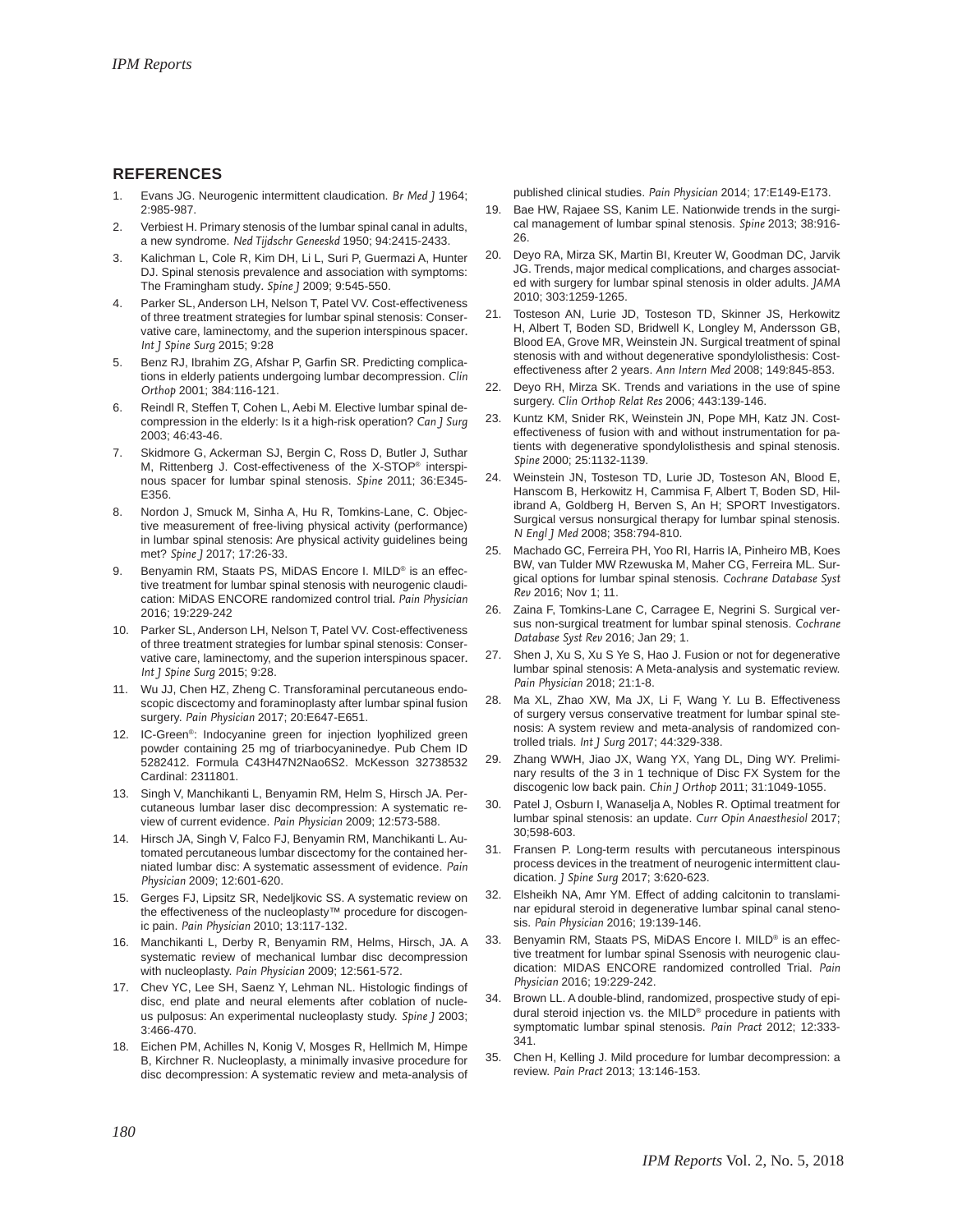- 36. Mekhail N, Vallejo R, Coleman MH, Benyamin RM. Long-term results of percutaneous lumbar decompression MILD® for spinal stenosis. *Pain Pract* 2012; 12:184-193.
- 37. Abbas J, Hamoud K, Masharawi YM, May H, Hay O, Medlej B, Peled N, Hershkovitz I. Ligamentum flavum thickness in normal and stenotic lumbar spines. *Spine* 2010; 35:1225-1230.
- 38. Kim YU, Park JY, Kim DH, Karm MH, Lee JY, Yoo JI, Chon SW, Suh JH. the role of the ligamentum flavum area as a morphological parameter of lumbar central spinal stenosis. *Pain Physician* 2017; 20;E419-E424.
- 39. Lee SI, Campion A, Huang A, Park E, Garst JH, Jahanforouz N, Espinal M, Siero T, Pollack S, Afridi M, Daneshvar M, Ghias S, Sarrafzadeh, M, Lu DC. Identifying predictors for postoperative clinical outcome in lumbar spinal stenosis patients using smartshoe technology. *J Neuroeng Rehabil* 2017; 14:77.
- 40. Norden J, Smuck M, Sinha A, Hu R, Tomkins-Lane C. Objective measurement of free-living physical activity (performance)

in lumbar spinal stenosis: Are physical activity guidelines being met? *Spine J* 2017; 17:26-33.

- 41. Stucki G, Daltroy L, Liang MH, Lipson SJ, Fossel AH, Katz JN. Measurement properties of a self-administered outcome measure in lumbar spinal stenosis. *Spine* 1996; 21:796-803.
- 42. Nunley PD, Patel VV, Orndorff DG, Lavelle WF, Block JE, Geisler FH. Superion Interspinous Spacer Treatment of Moderate Spinal Stenosis: 4-Year Results. *World Neurosurg* 2017; 104:279-283.
- 43. Kumar N, Kumar A, Siddharth, MS, Sambhav PS, Tan J. Annulonucleoplasty using Disc-FX in the management of lumbar disc pathology; early results. *Int J Spine Surg* 2014; 1:8.
- 44. Hellinger S. Radiofrequency–assisted lumbar semi-endoscopic manual discectomy using the Disc-FX System - preliminary results of various ongoing clinical outcome studies worldwide. *Eur Musuloskel Rev* 2011; 31:1049-1055.